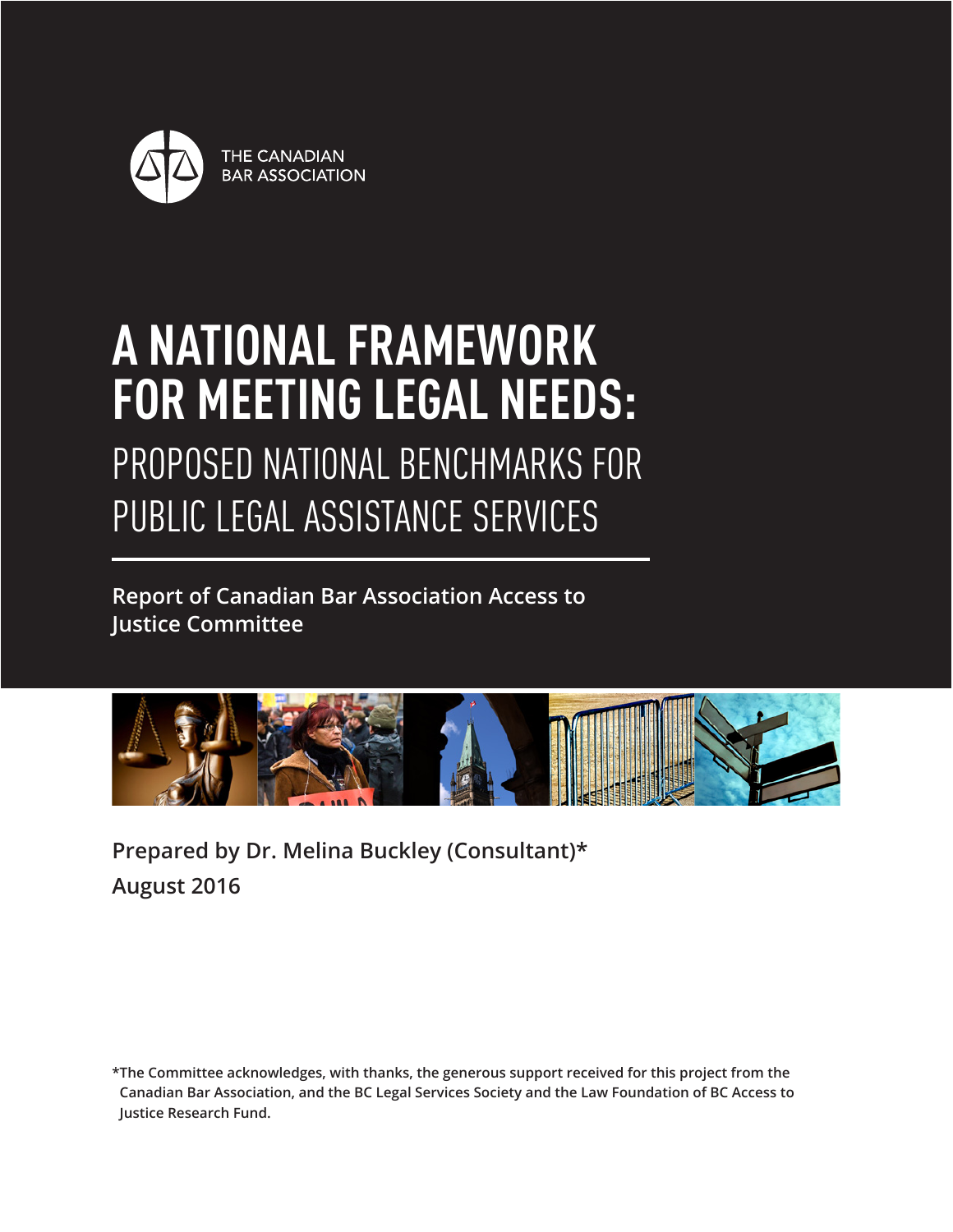# Table of Contents

| <b>Proposed National Benchmarks</b>                  |  |
|------------------------------------------------------|--|
|                                                      |  |
|                                                      |  |
|                                                      |  |
|                                                      |  |
|                                                      |  |
| Toward a Responsive National Public Legal Assistance |  |
|                                                      |  |
| D. Proposed National Benchmarks with Milestones      |  |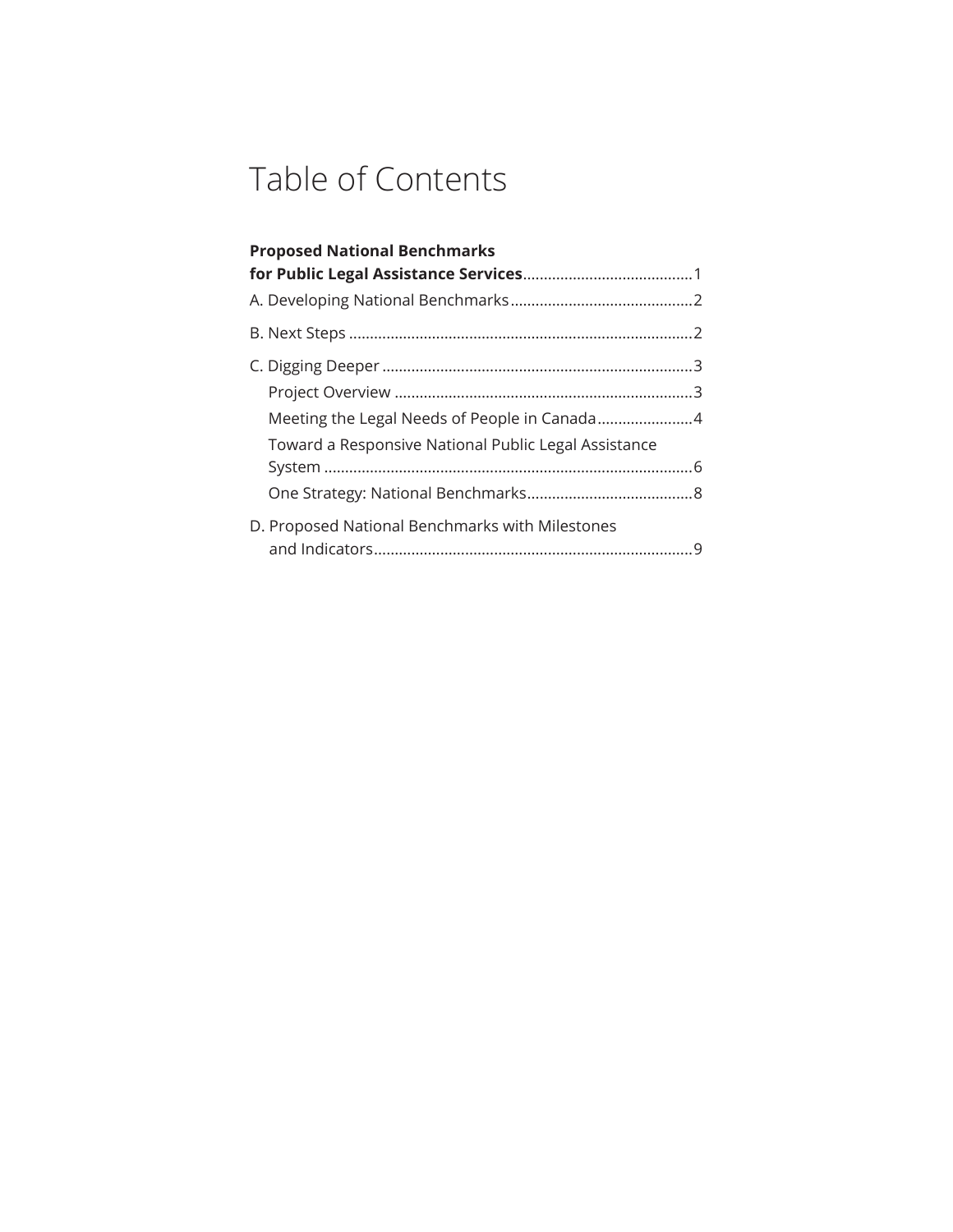## Proposed National Benchmarks for Public Legal Assistance Services<sup>1</sup>

#### **1. A National Public Legal Assistance System**

Canadian public legal assistance systems are sustainably-funded and provide comprehensive, people-centered legal services tailored to local, regional and provincial and territorial circumstances to meet essential legal needs and contribute to the health and well-being of disadvantaged and low-income Canadians.

#### **2. Scope of Services**

Public legal assistance services are provided to individuals, families and communities with essential legal needs who are otherwise unable to afford assistance. Essential legal needs are legal problems or situations that put into jeopardy a person or a person's family's liberty, personal safety and security, health, equality, employment, housing or ability to meet the basic necessities of life.

#### **3. Service Priorities**

Public legal assistance services are provided on a priority basis to individuals, families and communities who are financially disadvantaged or otherwise vulnerable to experiencing unmet essential legal needs.

#### **4. Spectrum of Services**

Public legal assistance service providers use discrete and systemic legal strategies and work in collaboration with non-legal service providers to offer a broad range of services, from outreach to after care, targeted and tailored to people's legal needs, circumstances and capabilities.

#### **5. Quality of Services**

Public legal assistance services in all provinces and territories are fully accessible, timely, high quality, culturally appropriate and cost-effective. Such services will lead to evaluated meaningful participation and fair and equitable outcomes, and contribute to the empowerment and resilience of individuals, families and communities.

### **6. A Supported, Collaborative, Integrated Service Sector**

Public legal assistance service providers participate in collaborative service planning across this sector and are mandated and supported to innovate and to fulfill their integral role of ensuring access to justice and an effective justice system, working in partnership with all stakeholders.

<sup>1</sup> These six national benchmarks were prepared by a joint working group of the CBA Access to Justice Committee and the Association of Legal Aid Plans of Canada.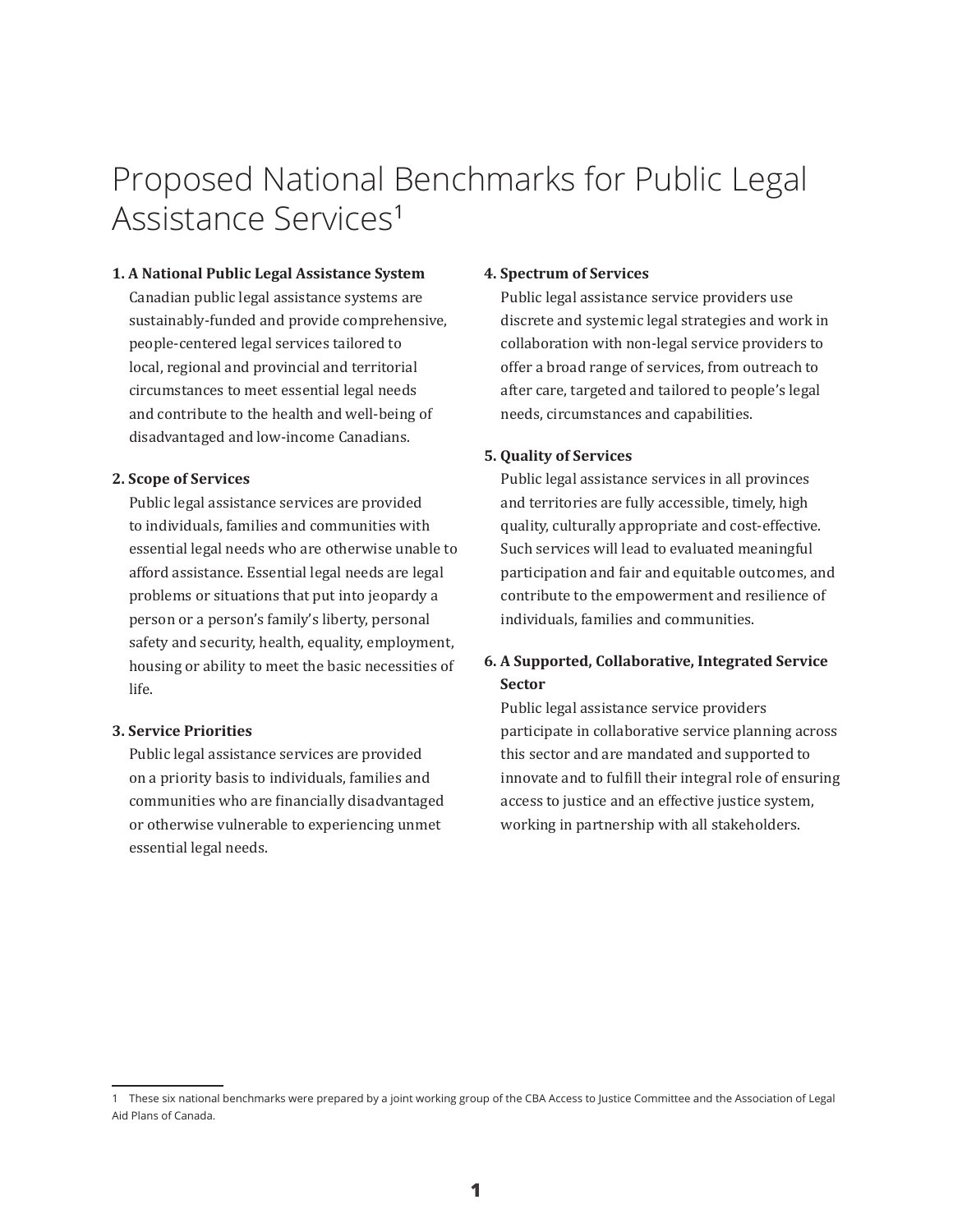### **A. Developing National Benchmarks**

National benchmarks are the next step to closing the access gap in public legal assistance services. They can help to build common aspirational and measurable goals, better inform public legal assistance provision and policy, and promote shared learning and collaboration.

The Canadian Bar Association Access to Justice Committee (CBA Committee) retained Dr. Melina Buckley as consultant on the project. In early consultations, people were asked about what they expect and need from the public legal assistance services system in Canada. There was a remarkable consensus among the broad and diverse group who commented, and the benchmarks developed bring together that input.

### **Question:**

What do we want Canada's legal aid system to look like in 2020?

### **Answer:**

We want a national public legal assistance system that fully meets the legal needs of people living in Canada, prioritizing individuals and communities experiencing disadvantage and adapting to local realities.

### **B. Next Steps**

The proposed national benchmarks continue a conversation about public legal assistance that began with the Canadian Bar Association's 2013 *Reaching Equal Justice* report. The next steps in this ongoing conversation leading to concrete change are:

- **1) Promoting public discussion about the benchmarks**. More people need to be included in the conversation about the proposed benchmarks. Over time, the benchmarks can contribute to a shared public understanding of the importance of legal assistance when people have pressing legal problems and ensure a consistent, sector-wide approach to meeting the legal needs of disadvantaged people.
- **2) Developing indicators for the benchmarks and measuring progress.** At the Expert Roundtable held in Toronto in 2015, leading authority Dr. Ab Currie likened the idea of national benchmarks to the top of a funnel, with development of more and more refined indicators and measurements over time. Part of the process of implementing the benchmarks will be to develop modest but meaningful measurements.

 Not every aspect can be concretely measured but even unmeasurable goals and actions may be valuable. Process and dialogue can be as important, sometimes more, to innovation and improved service as measurement tools.

**3) Breathing life into the benchmarks.** The proposed benchmarks offer a common measure of success while also allowing for tailoring to local needs. This process of breathing life into Canada's benchmarks can begin today. All public legal assistance service providers can take steps within current resources and capacity toward advancing one or more of the benchmarks and share their experiences with other providers. Similarly, funders and policymakers can promote the benchmarks by facilitating concrete steps toward their realization.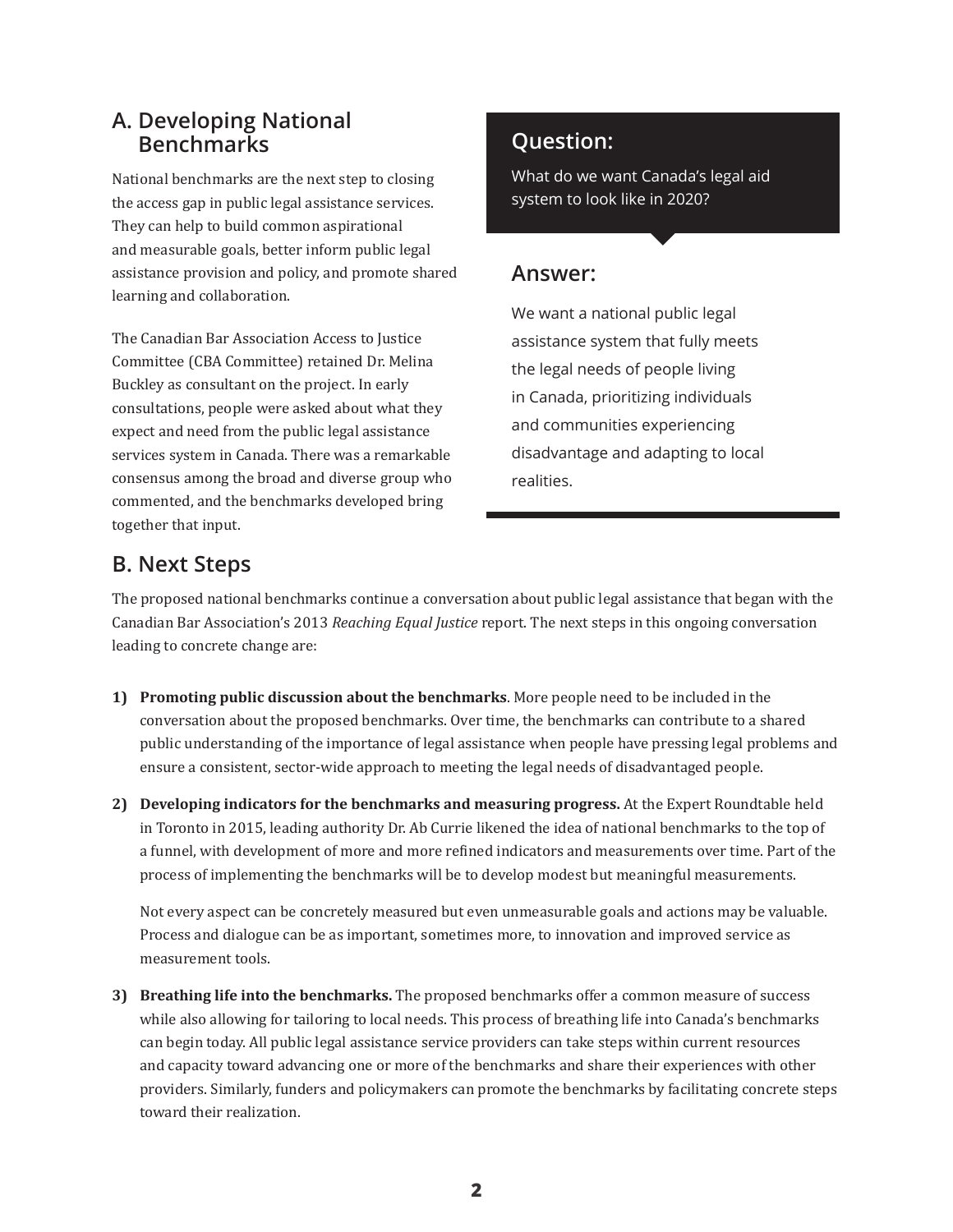### **C. Digging Deeper**

### **Project overview**

In 2013, the Canadian Bar Association released *Reaching Equal Justice*, a comprehensive multi-dimensional report offering six main strategies for achieving equal justice in Canada by 2030. It includes 31 longer term targets, each with actions to begin immediately and interim milestones. Several address the need for a renewed approach to public legal assistance services in Canada, with one specifically calling for national benchmarks for legal aid coverage, eligibility and quality of legal services by 2020.

Since the release of *Reaching Equal Justice*, the CBA Committee has worked with several partners to advance the 31 targets. In 2014, a joint Working Group of the Association of Legal Aid Plans of Canada (ALAP) and the CBA Committee agreed to collaborate to propose national benchmarks for public legal assistance services in Canada. This work advances both organizations' commitment to achieving a robust legal aid system in Canada, and key aspects of the CBA report.

After extensive discussion, consultations and research commissioned by the CBA from Dr. Buckley, $^2$  the Working Group developed the national benchmarks that began this report. They are intended to constitute guiding principles to achieve the shared goal of a national, integrated system of public legal assistance services, focused on improving access to justice and meeting the needs of disadvantaged people across Canada.

With this strong foundation, both organizations will now use the benchmarks to support their respective efforts to improve Canada's public legal assistance system.

The CBA Committee acknowledges, with thanks, the Working Group members:

Dr. Melina Buckley (Co-Chair) Karen Hudson, Q.C. (Co-Chair) Mark Benton, Q.C. Teena Hartman Trish Hebert, Q.C. David McKillop Ed Montigny Nick Summers Gaylene Schellenberg (CBA Staff Lawyer)

<sup>2</sup> Based on that research and preliminary consultation, the Working Group produced a *Backgrounder, Discussion Paper* and a *Consultation Kit* in 2015. Feedback was received through a web survey, written submissions, public consultation sessions in several locations, a workshop at the *Innovating Access to Justice Conference* in Montreal, October 2015, and the Working Group's *Expert Roundtable* in Toronto in November 2015. The *Expert Roundtable* was generously funded by the BC Legal Services Society and the Law Foundation of BC *Access to Justice Research Fund*.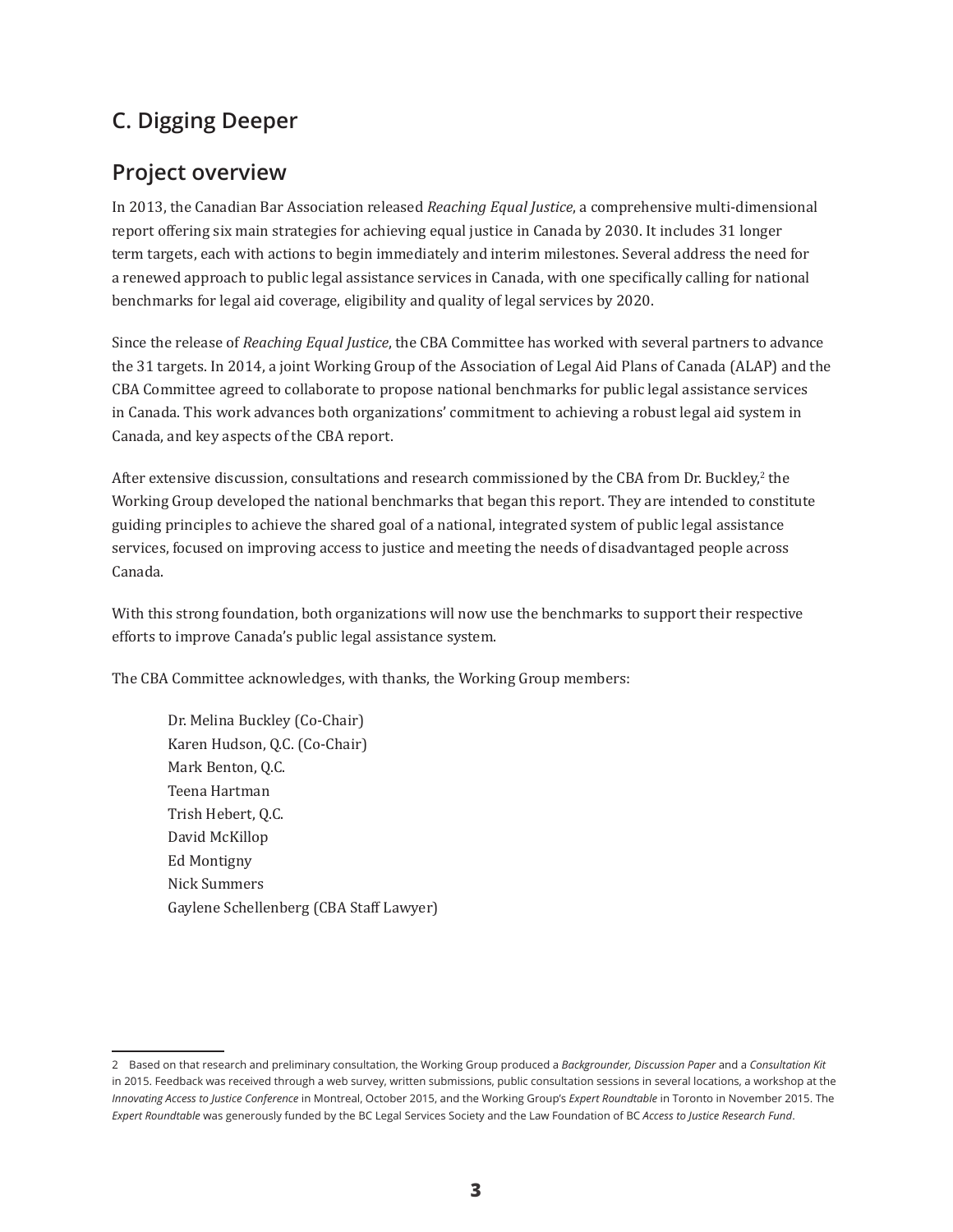### **Meeting the legal needs of people in Canada**

Most people in Canada experience legal problems at some point in their lives. Indeed, many experience multiple legal problems simultaneously and these problems often have both legal and non-legal dimensions.

People who experience economic, social or other disadvantage have more legal problems.<sup>3</sup> They experience higher rates of legal need and have more contact with the justice system than others. Often those most susceptible to legal problems are less equipped to deal effectively with those problems. Indigenous people face particular disadvantage, along with significantly higher rates of incarceration.

People's legal needs are not well understood by the public or by governments. Generally, legal needs are not recognized to near the same extent as other aspects of Canada's social safety net. Yet, access to law and the need for help to resolve legal problems are simple facts of life in the  $21<sup>st</sup>$  century. Laws shape and regulate most aspects of daily living and the relationships between individuals, businesses and governments.

In Canada, there is an enormous gap between people's legal needs and the public legal assistance available to address those needs and assist people when they most need help. The prevalence of legal problems and significant levels of unmet legal need cannot be addressed with existing public funding for legal aid and other legal assistance services. The results can be devastating.

Unresolved legal problems escalate, cause undue personal hardship and trigger non-legal problems like health and social welfare issues. They inhibit people's ability to participate effectively in society.<sup>4</sup> A recent Organization for Economic and Cultural Development (OECD) initiative recognized that effective public legal assistance makes a strong social and economic contribution to individuals, families and small and medium enterprises, both at the community and at the societal level.<sup>5</sup> Conversely, there is increasing acknowledgement in many circles that inadequate legal aid is costly.<sup>6</sup>

<sup>3</sup> CBA *Reaching Equal Justice* (Ottawa: CBA, 2013) at 32, 33.

<sup>4</sup> For further discussion and examples, see CBA *Reaching Equal Justice, ibid.*

<sup>5</sup> OECD, Equal Access to Justice, 2<sup>nd</sup> Expert Roundtable Background Notes (Paris, December 2015). See also, Trevor C. W. Farrow, Ab Currie, Nicole Aylwin, Les Jacobs, David Northrup and Lisa Moore, *[Everyday Legal Problems and the Cost of Justice in Canada: Overview Report](http://www.cfcj-fcjc.org/sites/default/files/Everyday%20Legal%20Problems%20and%20the%20Cost%20of%20Justice%20in%20Canada%20-%20Overview%20Report.pdf)* (Toronto: Canadian Forum on Civil Justice, 2016).

<sup>6</sup> Melina Buckley, *Moving Forward on Legal Aid* (Ottawa: CBA, 2010) at 52; *Reaching Equal Justice*, *supra* note 3 at 53.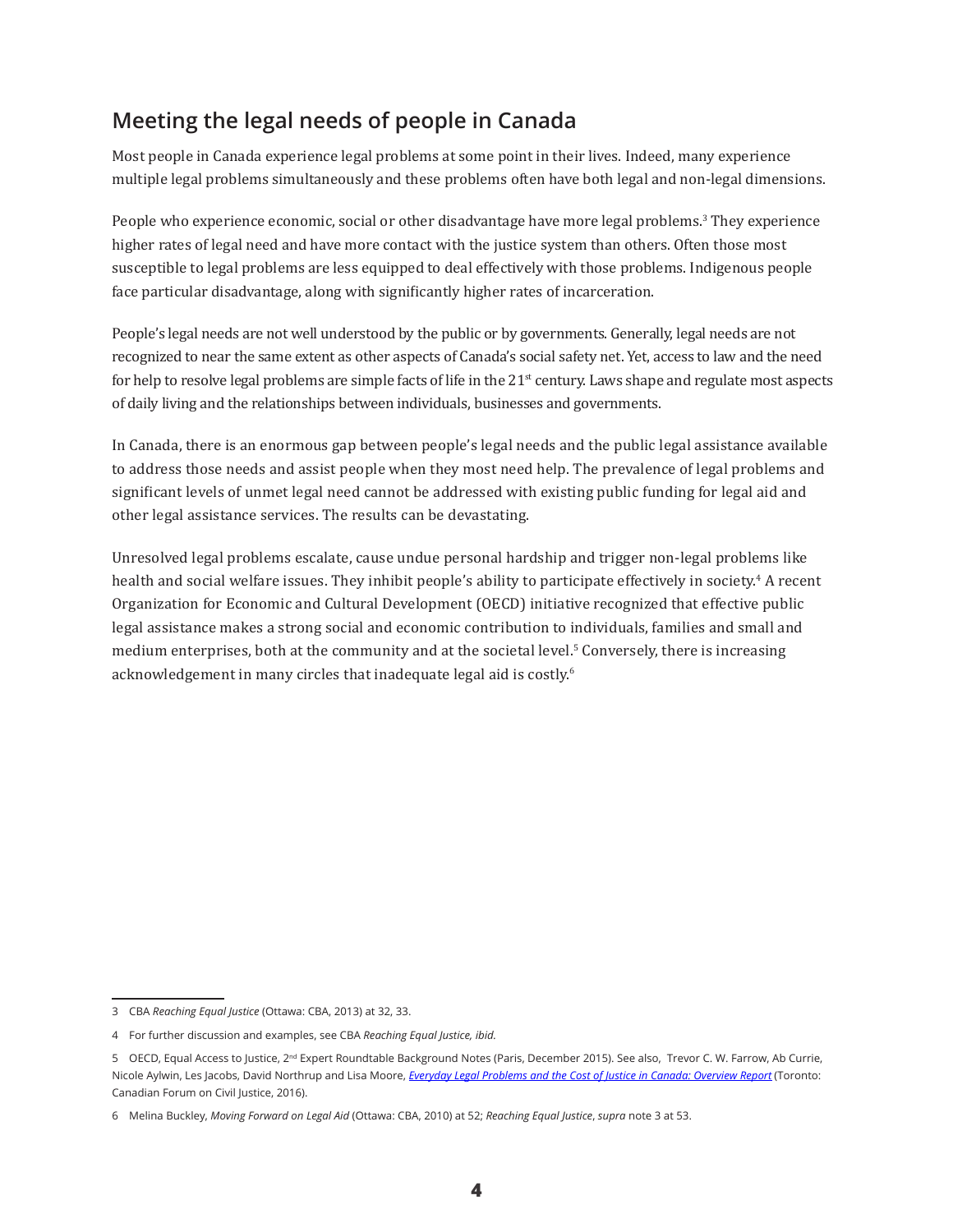### **Towards understanding the impact of public legal assistance**

- Legal aid can assist individuals and families to resolve legal and social needs, obtain access to opportunities and become full participants in the community and economy.
- Legal aid can contribute to reducing inequality by breaking down the cycle of dependency and increasing resilience by assisting individuals to address recurring patterns of problems in their lives and by interrupting the process of escalating problems, in such a diverse range of issues as health, housing, employment, violence, education and family.
- At the community level, the aggregate impact of legal aid can contribute to social cohesion and the social fabric of communities by promoting social mobility, reducing criminality and increasing business and economic opportunities.
- Investment in legal aid services can lead to economic growth in the community by increasing jobs, reducing work days missed due to legal problems, creating more stable housing, resolving debt issues and stimulating business activity.
- At the societal level, civil legal aid has been found to lead to a series of social benefits, which in turn benefits governments and societies economically through reduced cost on social interventions that would otherwise be needed to address those specific challenges.
- There is increasing evidence that benefits of civil legal aid may range from a reduction in domestic violence, less time spent by children in foster care, reduction in the need for safety-net programs, reduction in evictions, greater protection of patients'

health and greater participation in public assistance programs. Aggregate health benefits have also been demonstrated.

- Conversely lack of access is associated with negative impacts at the individual, community and societal levels. Unequal access to justice is expensive. Evidence is mounting that unresolved legal problems are costly both to the individuals directly affected and to society as a whole.
- Studies have repeatedly shown that there is strong return on investment from public spending on legal aid.
- Unresolved legal problems and the requirement to navigate justice systems without appropriate assistance result in individuals bearing additional stress with an attendant impact on emotional and physical health, lost days of work and in some cases unemployment, and negatively impacts parenting and other family relationships.
- At a societal level these costs include lower economic productivity and knock-on costs to public spending in other areas (e.g. employment insurance, social assistance, health). Recent Canadian research estimates these knock-on costs are approximately 2.35 times greater than the annual direct service expenditures on legal aid.
- Studies have also shown that inadequate legal aid results in additional costs to other justice services, through for example longer and less efficient hearings.<sup>7</sup>

<sup>7</sup> Additional references omitted. Excerpted and adapted from OECD, Equal Access to Justice, 2nd Expert Roundtable Background Notes, *supra* note 5.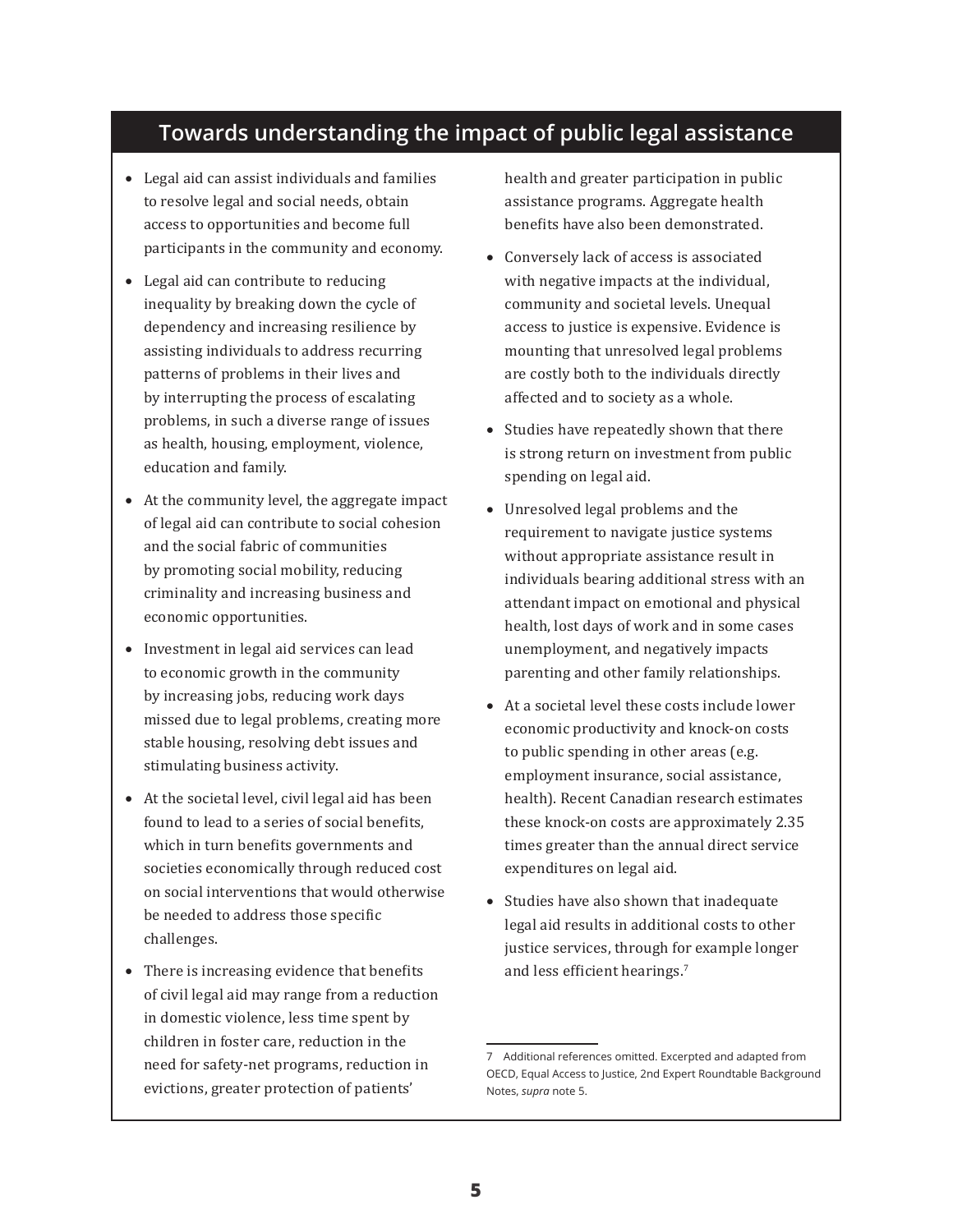### **Toward a responsive national public legal assistance system**

Canada has no national public legal assistance system. Services are primarily provided by legal aid plans (plans) in each province and territory,<sup>8</sup> in conjunction with organizations like public legal education providers and community-based advocacy groups. Many of these groups also receive some public funding. Plans generally help the most disadvantaged people get the legal support they need to engage effectively with the justice system but there are significant variations across Canada, much more than for other public services.

Legal aid has often been synonymous with legal assistance and representation by a lawyer. Today, most plans provide a continuum of legal information, assistance, dispute resolution and representation services, either directly or through referrals to other agencies. A range of services can better respond to the range of people's legal needs, but it can also reflect the reality of severe budgetary constraints for most public legal assistance providers, as demand continually outstrips capacity. We use the more inclusive term, "public legal assistance services" to reflect these developments and the full spectrum of resources necessary, without diminishing the importance of actual representation in meeting the legal needs of people in Canada.

Public legal assistance schemes have evolved significantly over the past sixty years, both in service delivery and policy foundation. Originally based on advancing procedural justice and maintaining the rule of law by ensuring the law applies equally to all people, they also protected fundamental rights like the presumption of innocence and the right to a fair trial. These original priorities were court-centered and to some extent reflected the needs of the justice system and the legal profession.

In the 1960s, public legal assistance grew in importance as a tool to promote human rights and social justice. Over time, governments increasingly recognized the connection between legal health and social and economic wellness, leading to further expansion and recognition in the 1970s. However, in the 1990s, a general trend toward reducing public services and the social safety net and instead promoting individual responsibility meant cutbacks to public legal assistance in many jurisdictions, including many Canadian provinces and territories.

Today, the rationale for robust public legal assistance is shifting with a growing appreciation of the sound empirical foundation of current legal needs research, which has shown both the personal impact and spiraling costs of unmet legal need, and a growing understanding of the social return on investment when public funds are spent on legal assistance. This broader perspective is consistent with general concepts of access to justice, including achieving just outcomes and promoting legal health, legal empowerment and social inclusion.

These mega trends in the provision of public legal assistance are illustrated in the following chart.

<sup>8</sup> Many legal aid plans provide some specialty clinics/programs, although the availability and focus of those offices are not consistent across the country.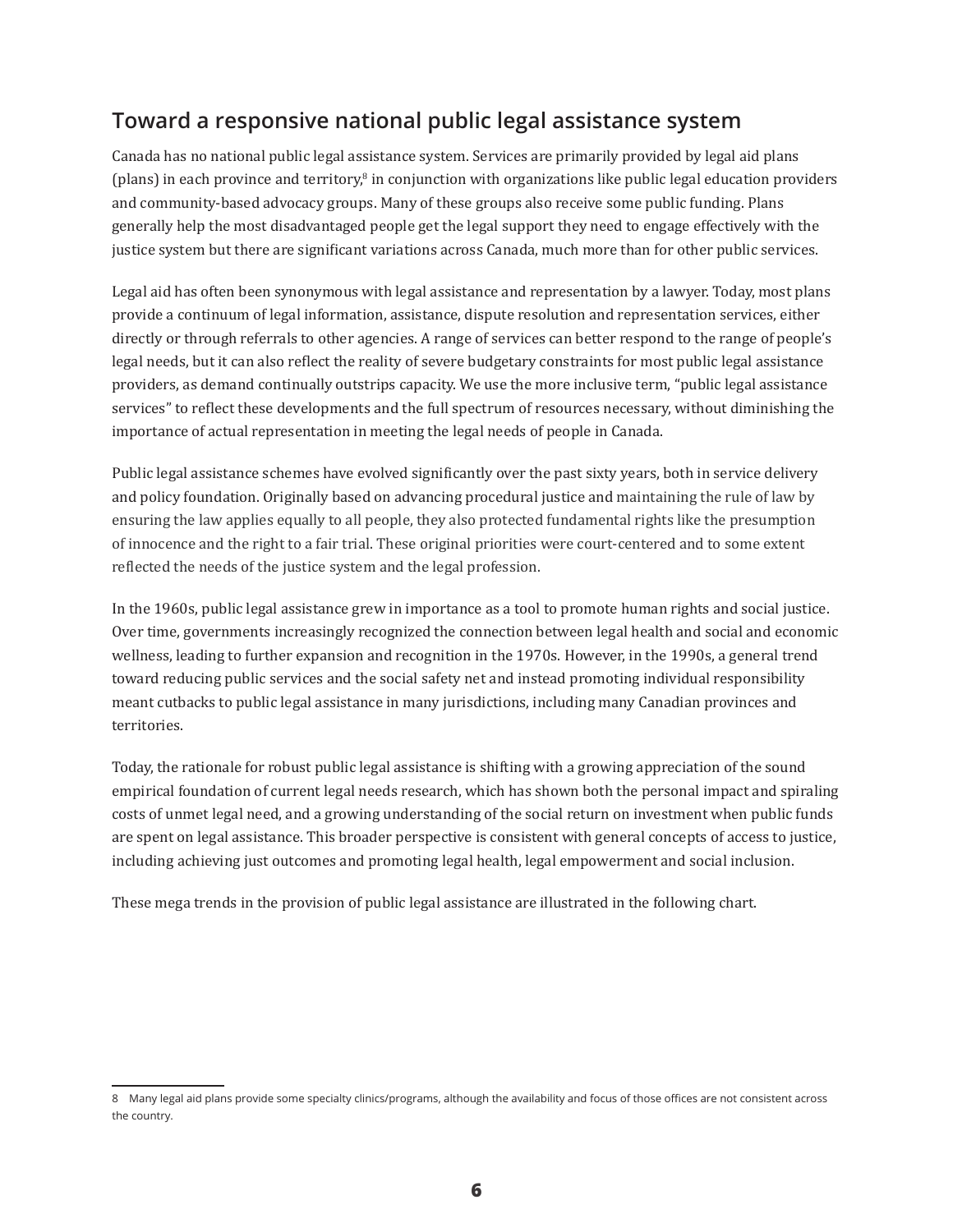### **Evolution of Public Legal Assistance in Canada**



#### **PROCEDURAL JUSTICE**

- Growing recognition of need for legal counsel to ensure fair trials
- Provided on an ad hoc basis, often pro bono
- Court centered
- Law Societies, lawyers and judges lead

#### **SOCIAL JUSTICE/CIVIL SOCIETY**

- **1960s**  greater emphasis on human rights and empowerment
- Community-based clinics begin to provide legal aid
- Political but non-partisan
- Non-lawyers lead, lawyers and legal bodies also active





#### **POLITICS AND SOCIAL WELFARE**

- **1970s** greater emphasis on public/governmental responsibility for legal aid
- Federal funding for legal aid is formalized
- Links between health and unmet legal need are recognized by Health Canada
- Government leads

#### **RETRENCHMENT OF THE PUBLIC SAFETY NET**

- **1990s** emphasis on reducing spending and individual responsibility
- Shift in federal transfer payments and budget cuts to most provincial/territorial legal aid plans
- Non-criminal legal aid is dramatically scaled back in many provinces/territories
- Marked increases in unrepresented litigants and unmet legal need





#### **LEGAL NEEDS, LEGAL HEALTH, LEGAL EMPOWERMENT**

- **Today** greater emphasis on empirical findings on costs of unmet legal need (individual and societal)
- Focus on understanding and building legal capability
- Recognition that a range of services and providers are needed to meet range of needs
- Collaborative leadership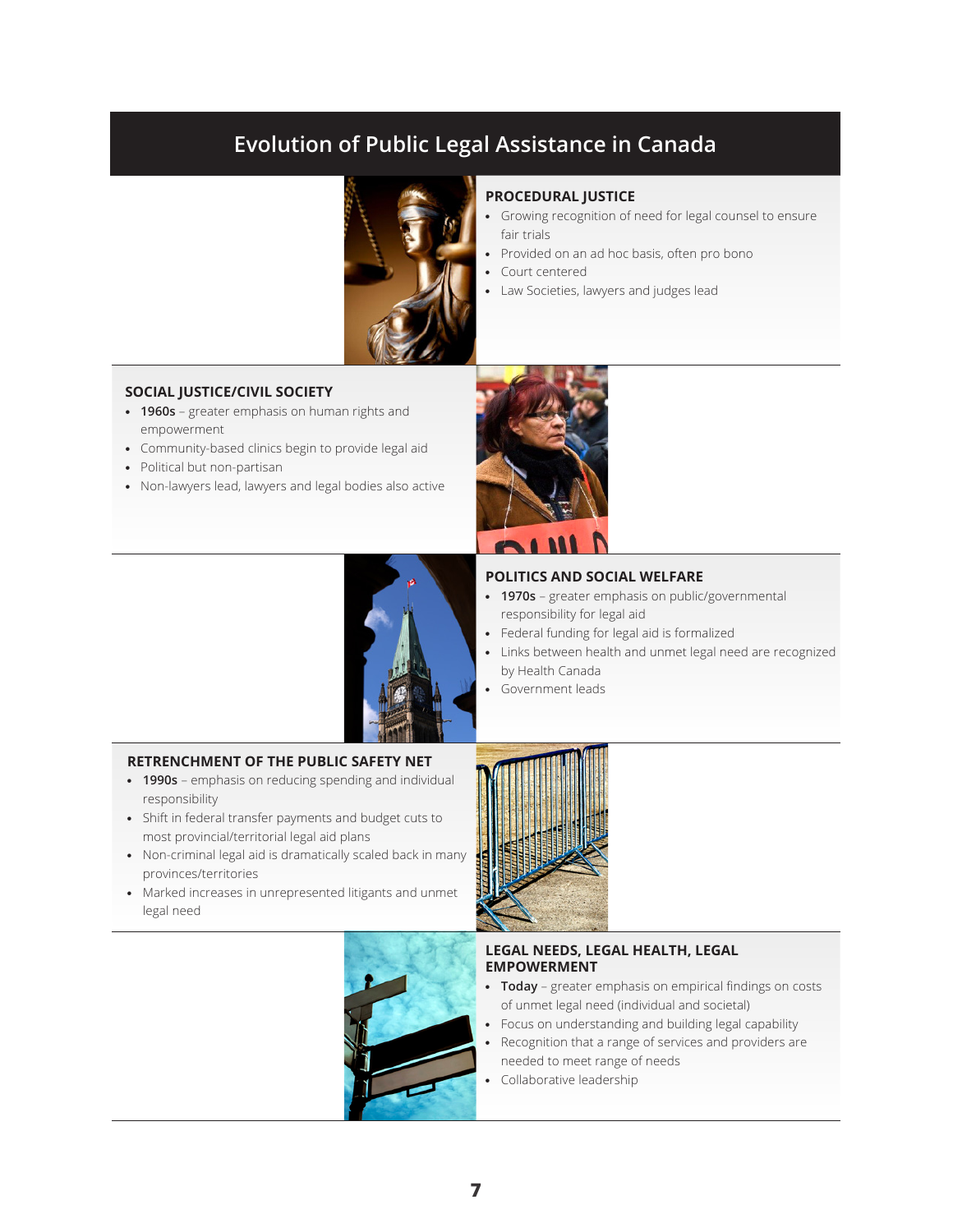### **One strategy: national benchmarks**

Benchmarks are one effective strategy to achieve today's focus on a people-centered, responsive national public legal assistance system. Our consultations showed near unanimous support for national benchmarks, even though justice system participants and culture have historically resisted performance management and measurement. The main barriers to building this responsive national public legal assistance system are little public and political awareness of, and support for public legal assistance, especially compared to other human services such as health, education and social assistance. Benchmarks can contribute to a new conversation about meeting the legal needs of people in Canada and the concerted action required to move forward.

Most basically, a benchmark is a point of reference for measuring change and progress.<sup>9</sup> It can be defined inter as a minimum requirement, a target, or by reference to a principle or norm (e.g. human rights), a goal, past performance or a comparison with another system or organization. Most benchmarks are a mixture of different reference points. All provide clear targets. Micro benchmarks target the behavior of individual service providers while macro benchmarks target aggregate behavior or systemic operations.

Benchmarks can:

- • create an opportunity for developing and sharing a common vocabulary on progress and measurement among various stakeholders, including the public;
- provide a lens for interpreting variations in performance indicators and other metrics;
- • offer an external validation of performance, rather than relying on those working in the system to determine what is to be considered "good enough".

On the other hand, implementing benchmarks requires careful monitoring to avoid perverse or unintended consequences. Australian benchmarks that encouraged early intervention resulted in shifting resources to written materials, although those interventions are not necessarily uniformly effective. Benchmarking is an iterative process and benchmarks need to be frequently updated to adjust for their impact on performance.

The national benchmarks at the beginning of this report capture the predominant evidence-based ideas about public legal assistance services and define pathways for the future. They are aspirational but grounded in current international research and best practices. They present a transformative vision beyond what currently exists and describe the potential of enhanced public legal assistance. They assist different audiences to understand the important public good involved, that working hand-in-hand with other human services contributes to the social and economic welfare and health of our communities. The proposed benchmarks:

- establish a common aspirational and measurable goal
- contribute to informed provision of legal assistance services and policy, and
- promote shared learning and collaboration.

<sup>9</sup> These points were made by Yvon Dandurand, international expert on justice system indicators, at the November 2015 *Expert Roundtable*, *supra* note 2.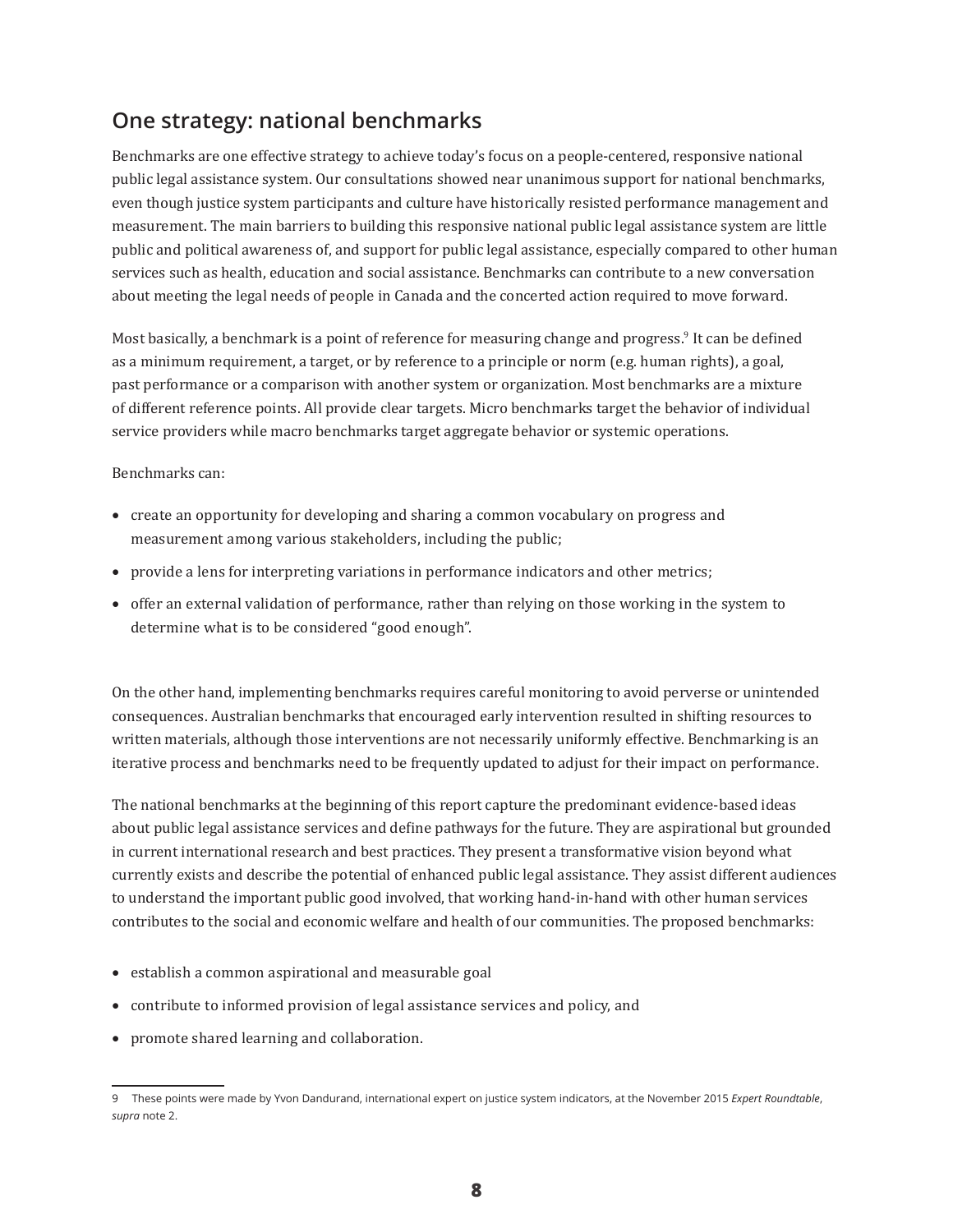The benchmarks are *not* performance indicators. They go far beyond what most Canadian legal assistance providers currently do and far beyond what we can measure. However, for each benchmark, examples are provided below of indicators and milestones that could be used to measure progress.

The benchmarks provide a foundation for developing staged measures. They begin with measurements of what legal assistance providers have capacity to measure today and anticipate gradually increased capacity toward national indicators with common data measurement.

### **D. Proposed national benchmarks with milestones and indicators**

The benchmarks constitute guiding principles to achieve the shared goal of a national, integrated system of public legal assistance focused on improving access to justice and fully meeting the needs of disadvantaged people across Canada. They are bold and focus on the longer term, rather than simply on what is immediately achievable. These benchmarks incorporate bellwether behavior, that is, leading best practices and evidencebased trends.

### **Benchmark 1 – A National Public Legal Assistance System**

*Canadian public legal assistance systems are sustainably-funded and provide comprehensive, peoplecentered legal services tailored to local, regional and provincial and territorial circumstances to meet essential legal needs and contribute to the health and well-being of disadvantaged and low-income Canadians.*

Indicative milestones and indicators of progress for achieving Benchmark 1 include:

- Development of national public legal assistance data standards to facilitate collection of consistent and comparable data<sup>10</sup>
- National public legal assistance common data measurement standards
- • A "smart" system that better supports service planning and ongoing "modest but meaningful" monitoring and evaluation, and supports evidence-based policy, decision-making and service  $deliverv<sup>11</sup>$
- Effective triage and navigation support within each province and territory
- • Growing knowledge base and system-wide learning concerning "what works, for whom, under what conditions and at what cost"<sup>12</sup>
- Indicators that measure the relationship between legal needs, service provision and outcomes.

<sup>10</sup> See for example, Australian Government, *National Legal Assistance Data Standards Manual* (Sydney: Attorney General, 2015).

<sup>11</sup> Presentation by Dr. Hugh MacDonald at the *Expert Roundtable*, *supra* note 2. See also *Pascoe Pleasence et al, Reshaping Legal Assistance Services: Building on the Evidence Base* (Sydney South: Law and Justice Foundation of New South Wales, 2014).

<sup>12</sup> *Ibid.*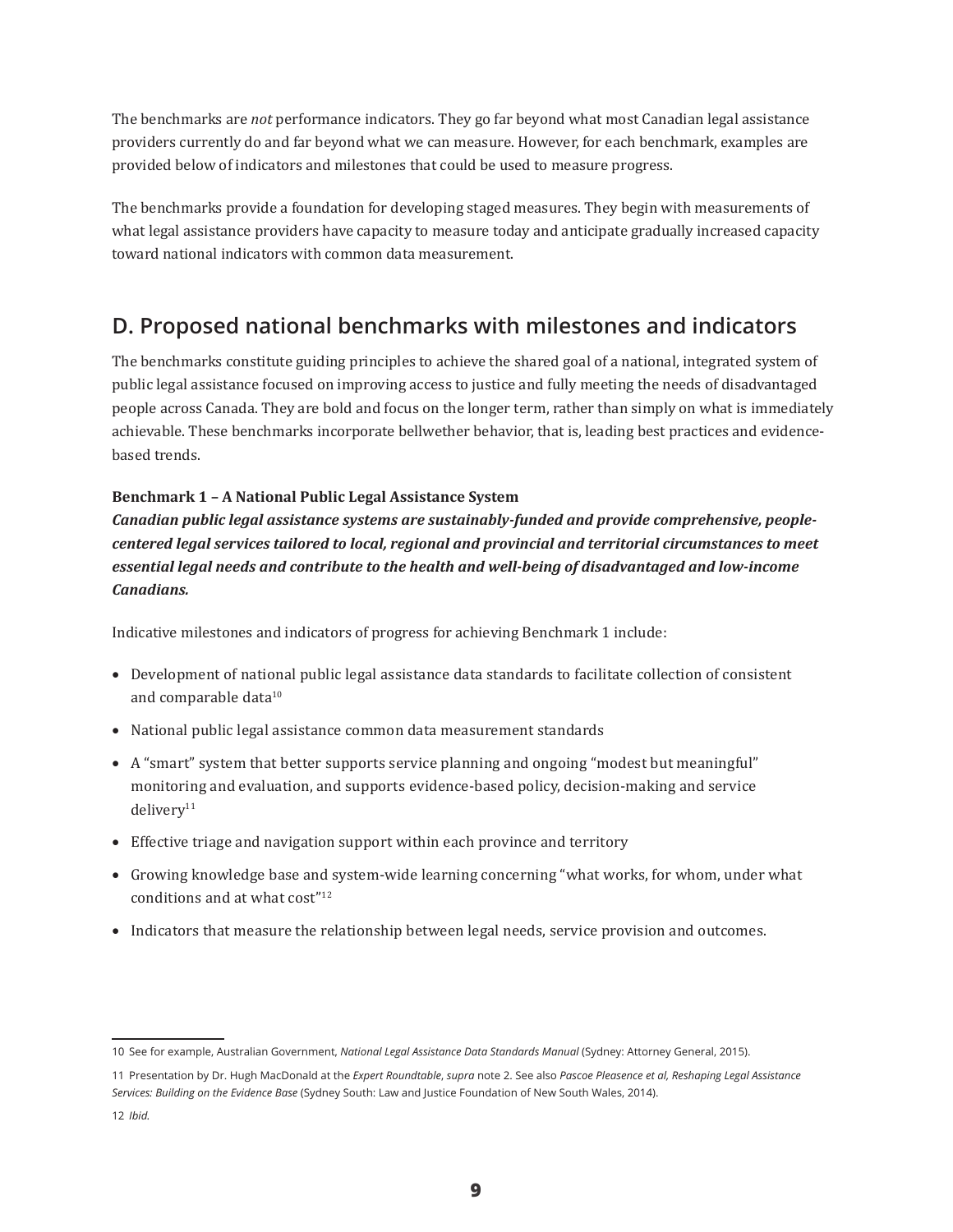### **Benchmark 2 – Scope of Services**

*Public legal assistance services are provided to individuals, families and communities with essential legal needs who are otherwise unable to afford assistance. Essential legal needs are legal problems or situations that put into jeopardy a person or a person's family's liberty, personal safety and security, health, equality, employment, housing or ability to meet the basic necessities of life.*

### **Benchmark 3 – Service Priorities**

*Public legal assistance services are provided on a priority basis to individuals, families and communities who are financially disadvantaged or otherwise vulnerable to experiencing unmet essential legal needs.*

Priority clients and communities will vary across and within Canadian jurisdictions. In general these are likely to include:

- • Indigenous Canadians, people experiencing or at risk of domestic violence, youth, the elderly, recent immigrants, people experiencing language or literacy barriers, people with disabilities, including mental illness, prisoners, people living in remote and rural areas, and those otherwise at risk of social exclusion.
- People who live at or below 150% of the Low Income Measure<sup>13</sup> are considered to be financially disadvantaged.

Indicative milestones and progress indicators for achieving Benchmarks 2 and 3 include:

- • Triage or screening for consequences has replaced categories of service and financial eligibility in all jurisdictions
- • The most intensive services (representation services) are directed to financially disadvantaged people and targeted to other priority client groups (may differ in each jurisdiction)
- • Public legal assistance is provided based on comprehensive needs assessments in each community/ jurisdiction
- • Public legal assistance services include a broad range of strategic legal advocacy services to correct systemic problems affecting low-income people in each province and territory

### **Benchmark 4 – Spectrum of Services**

*Public legal assistance service providers use discrete and systemic legal strategies and work in collaboration with non-legal service providers to offer a broad range of services, from outreach to after care, targeted and tailored to people's legal needs, circumstances and capabilities.* 

### **Benchmark 5 – Quality of Services**

*Public legal assistance services in all provinces and territories are fully accessible, timely, high quality, culturally appropriate and cost-effective. Such services will lead to evaluated meaningful participation and fair and equitable outcomes, and contribute to the empowerment and resilience of individuals, families and communities.*

<sup>13</sup> *<http://www.statcan.gc.ca/eng/help/bb/info/low>*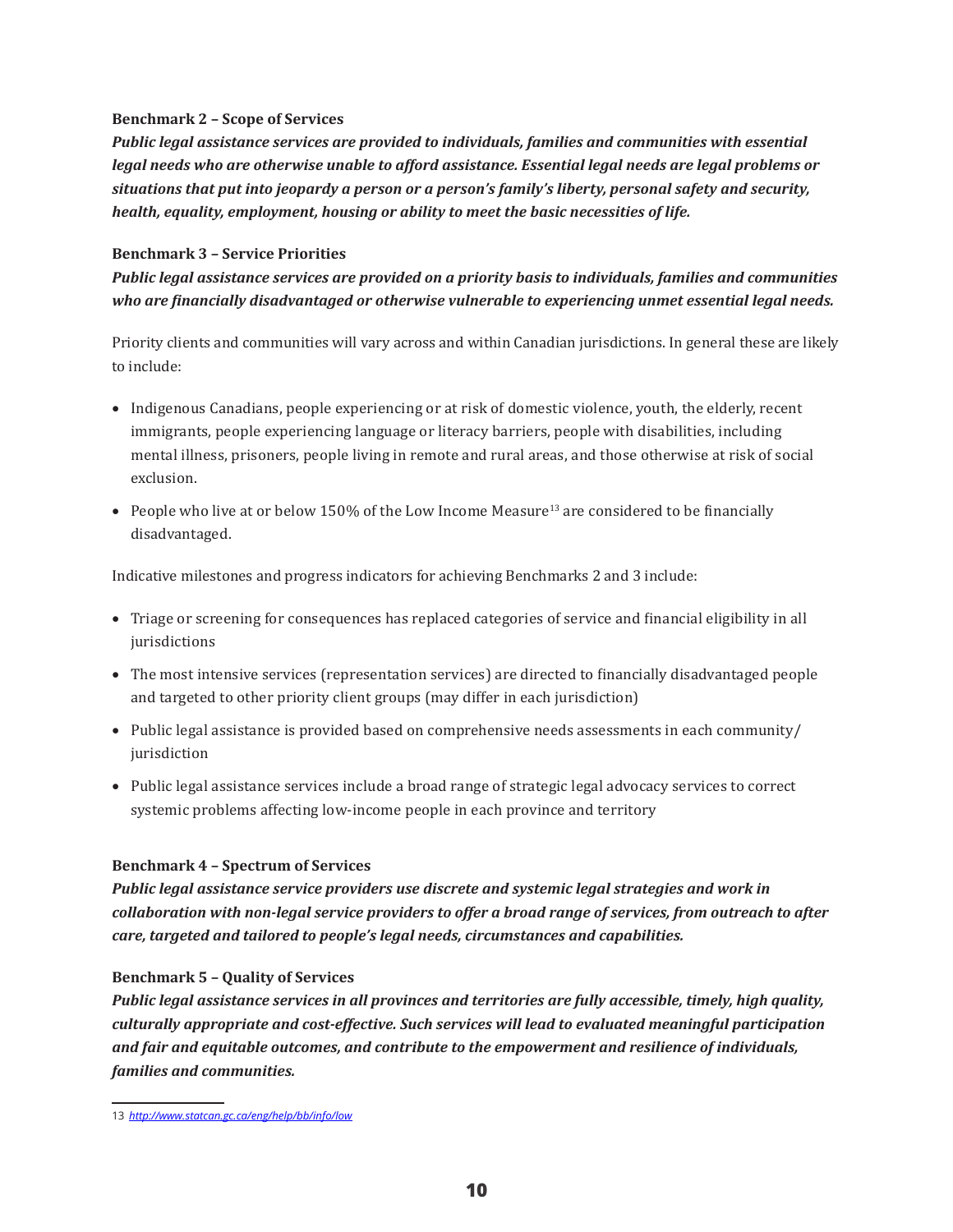Indicative milestones and progress indicators for achieving Benchmarks 4 and 5 include:

- • All public legal assistance service providers have a strong diagnostic capacity to match services to client needs, circumstances and capabilities
- • More effective referrals and a measurable increase in effective use of interagency cooperation and collaboration
- • Public legal assistance service providers provide "joined up" or coordinated services with other service providers to address both legal and non-legal aspects of a client's problem or situation
- Public legal assistance service providers develop strong capacities for outreach relevant to targeted local communities
- • Public legal assistance service providers develop strong capacity for follow up and after care to ensure effective client outcomes, contribute to resilience and provide systemic feedback on what does and doesn't work
- A strong client voice in evaluations
- • Reductions in "new" emerging legal issues and return clients for the same or similar issues

See also the *Australian National Framework for Public Legal Assistance*, 14 which offers outcomes that are relevant for Canada:

- • Legal assistance services are high quality, relevant, delivered respectfully and focused upon improving people's outcomes
- • Culturally appropriate legal assistance services are accessible and available to Indigenous Australians and people from culturally and linguistically diverse communities
- • Service models deliver the right mix of legal assistance services to meet people's legal needs and capabilities where practicable
- Innovative service models are used to improve legal assistance services and better address legal need
- • Legal assistance service costs are proportionate to the complexity and significance of the legal matter and people's capability
- • Legal assistance services offer a range of timely intervention services and use the most appropriate service type to address and resolve people's legal problems
- Matters are resolved quickly and cost effectively, including through the use of alternative dispute resolution where appropriate
- • People have access to information about their legal rights, responsibilities and the options they have for action
- • Community legal education is tailored appropriately for different groups, coordinated across the jurisdiction, aligned with shared priorities and not duplicated unnecessarily
- • People are equipped with increased skills and knowledge to help resolve future problems

<sup>14</sup> *<https://www.ag.gov.au/LegalSystem/Legalaidprogrammes>*